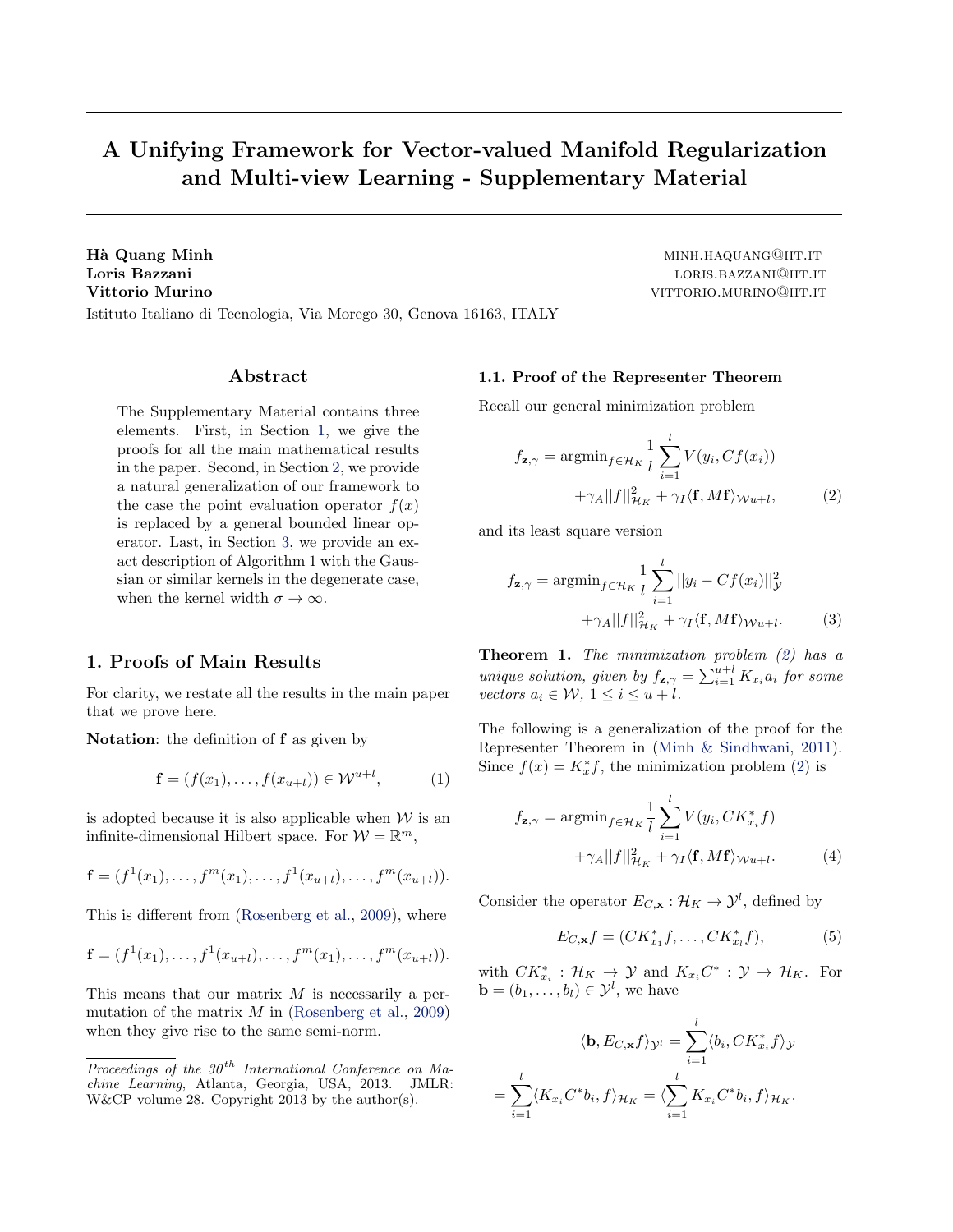<span id="page-1-0"></span>The adjoint operator  $E^*_{C,\mathbf{x}}: \mathcal{Y}^l \to \mathcal{H}_K$  is thus

$$
E_{C,\mathbf{x}}^* : (b_1, \dots, b_l) \to \sum_{i=1}^l K_{x_i} C^* b_i.
$$
 (6)

The operator  $E^*_{C,\mathbf{x}}E_{C,\mathbf{x}}:\mathcal{H}_K\to\mathcal{H}_K$  is then

$$
E_{C,\mathbf{x}}^* E_{C,\mathbf{x}} f \to \sum_{i=1}^l K_{x_i} C^* C K_{x_i}^* f,\tag{7}
$$

with  $C^*C: \mathcal{W} \to \mathcal{W}$ .

**Proof of Theorem [1](#page-0-0).** Denote the right handside of [\(2\)](#page-0-0) by  $I_l(f)$ . Then  $I_l(f)$  is coercive and strictly convex in f, and thus has a unique minimizer. Let  $\mathcal{H}_{K,\mathbf{x}} =$  $\{\sum_{i=1}^{u+l} K_{x_i} w_i : \mathbf{w} \in \mathcal{W}^{u+l}\}.$  For  $f \in \mathcal{H}_{K,\mathbf{x}}^{\perp}$ , by the reproducing property,  $E_{C,\mathbf{x}}$  satisfies

$$
\langle \mathbf{b}, E_{C,\mathbf{x}} f \rangle_{\mathcal{Y}^l} = \langle f, \sum_{i=1}^l K_{x_i} C^* b_i \rangle_{\mathcal{H}_K} = 0,
$$

for all  $\mathbf{b} \in \mathcal{Y}^l$ , since  $C^*b_i \in \mathcal{W}$ . Thus

$$
E_{C,\mathbf{x}}f = (CK_{x_1}^*f, \dots, CK_{x_l}^*f) = 0.
$$

Similarly, by the reproducing property, the sampling operator  $S_{\mathbf{x}}$  satisfies

$$
\langle S_{\mathbf{x}} f, \mathbf{w} \rangle_{\mathcal{W}^{u+l}} = \langle f, \sum_{i=1}^{u+l} K_{x_i} w_i \rangle_{\mathcal{H}_K} = 0,
$$

for all  $\mathbf{w} \in \mathcal{W}^{u+l}$ . Thus

$$
\mathbf{f} = S_{\mathbf{x}} f = (f(x_1), \dots, f(x_{u+l})) = 0.
$$

For an arbitrary  $f \in \mathcal{H}_K$ , consider the orthogonal decomposition  $f = f_0 + f_1$ , with  $f_0 \in \mathcal{H}_{K,\mathbf{x}}$ ,  $f_1 \in \mathcal{H}_{K,\mathbf{x}}^{\perp}$ . Then, because  $||f_0 + f_1||^2_{\mathcal{H}_K} = ||f_0||^2_{\mathcal{H}_K} + ||f_1||^2_{\mathcal{H}_K}$ , the result just obtained shows that

$$
I_l(f) = I_l(f_0 + f_1) \ge I_l(f_0)
$$

with equality if and only if  $||f_1||_{\mathcal{H}_K} = 0$ , that is  $f_1 = 0$ . Thus the minimizer of [\(2\)](#page-0-0) must lie in  $\mathcal{H}_{K,\mathbf{x}}$ .  $\Box$ 

#### 1.2. Proofs for the Least Square Case

**Proposition 1.** The minimization problem  $(3)$  has a unique solution  $f_{\mathbf{z},\gamma} = \sum_{i=1}^{u+l} K_{x_i} a_i$ , where the vectors  $a_i \in \mathcal{W}$  are given by

$$
l\gamma_I \sum_{j,k=1}^{u+l} M_{ik} K(x_k, x_j) a_j + C^* C (\sum_{j=1}^{u+l} K(x_i, x_j) a_j) + l\gamma_A a_i = C^* y_i, \quad (8)
$$

for 
$$
1 \leq i \leq l
$$
, and

$$
\gamma_I \sum_{j,k=1}^{u+l} M_{ik} K(x_k, x_j) a_j + \gamma_A a_i = 0, \qquad (9)
$$

for  $l + 1 \leq i \leq u + l$ .

The following is a generalization of the proof for Proposition 1 in [\(Minh & Sindhwani,](#page-4-0) [2011\)](#page-4-0). We have

$$
f_{\mathbf{z},\gamma} = \operatorname{argmin}_{f \in \mathcal{H}_K} \frac{1}{l} \sum_{i=1}^l ||y_i - CK_{x_i}^* f||_{\mathcal{Y}}^2 + \gamma_A ||f||_K^2 + \gamma_I \langle \mathbf{f}, M\mathbf{f} \rangle_{\mathcal{W}(u+l)}.
$$
 (10)

With the operator  $E_{C,\mathbf{x}}$ , (10) is transformed into the minimization problem

$$
f_{\mathbf{z},\gamma} = \operatorname{argmin}_{f \in \mathcal{H}_K} \frac{1}{l} ||E_{C,\mathbf{x}} f - \mathbf{y}||_{\mathcal{Y}^l}^2 + \gamma_A ||f||_K^2 + \gamma_I \langle \mathbf{f}, M\mathbf{f} \rangle_{\mathcal{W}^{u+l}}.
$$
 (11)

**Proof of Proposition 1.** By the Representer Theorem, [\(3\)](#page-0-0) has a unique solution. Differentiating (11) and setting the derivative to zero gives

$$
(E_{C,\mathbf{x}}^* E_{C,\mathbf{x}} + l\gamma_A I + l\gamma_I S_{\mathbf{x},u+l}^* MS_{\mathbf{x},u+l})f_{\mathbf{z},\gamma} = E_{C,\mathbf{x}}^* \mathbf{y}.
$$

By definition of the operators  $E_{C,\mathbf{x}}$  and  $S_{\mathbf{x}}$ , this is

$$
\sum_{i=1}^{l} K_{x_i} C^* C K_{x_i}^* f_{\mathbf{z}, \gamma} + l \gamma_A f_{\mathbf{z}, \gamma} + l \gamma_I \sum_{i=1}^{u+l} K_{x_i} (M \mathbf{f}_{\mathbf{z}, \gamma})_i
$$

$$
= \sum_{i=1}^{l} K_{x_i} C^* y_i,
$$

which we rewrite as

$$
f_{\mathbf{z},\gamma} = -\frac{\gamma_I}{\gamma_A} \sum_{i=1}^{u+l} K_{x_i} (M\mathbf{f}_{\mathbf{z},\gamma})_i
$$

$$
+ \sum_{i=1}^{l} K_{x_i} \frac{C^* y_i - C^* C K_{x_i}^* f_{\mathbf{z},\gamma}}{l \gamma_A}.
$$

This shows that there are vectors  $a_i$ 's in W such that

$$
f_{\mathbf{z},\gamma} = \sum_{i=1}^{u+l} K_{x_i} a_i.
$$

We have  $f_{\mathbf{z},\gamma}(x_i) = \sum_{j=1}^{u+l} K(x_i,x_j) a_j$ , and

$$
(M\mathbf{f}_{\mathbf{z},\gamma})_i = \sum_{k=1}^{u+l} M_{ik} \sum_{j=1}^{u+l} K(x_k, x_j) a_j
$$
  
= 
$$
\sum_{j,k=1}^{u+l} M_{ik} K(x_k, x_j) a_j.
$$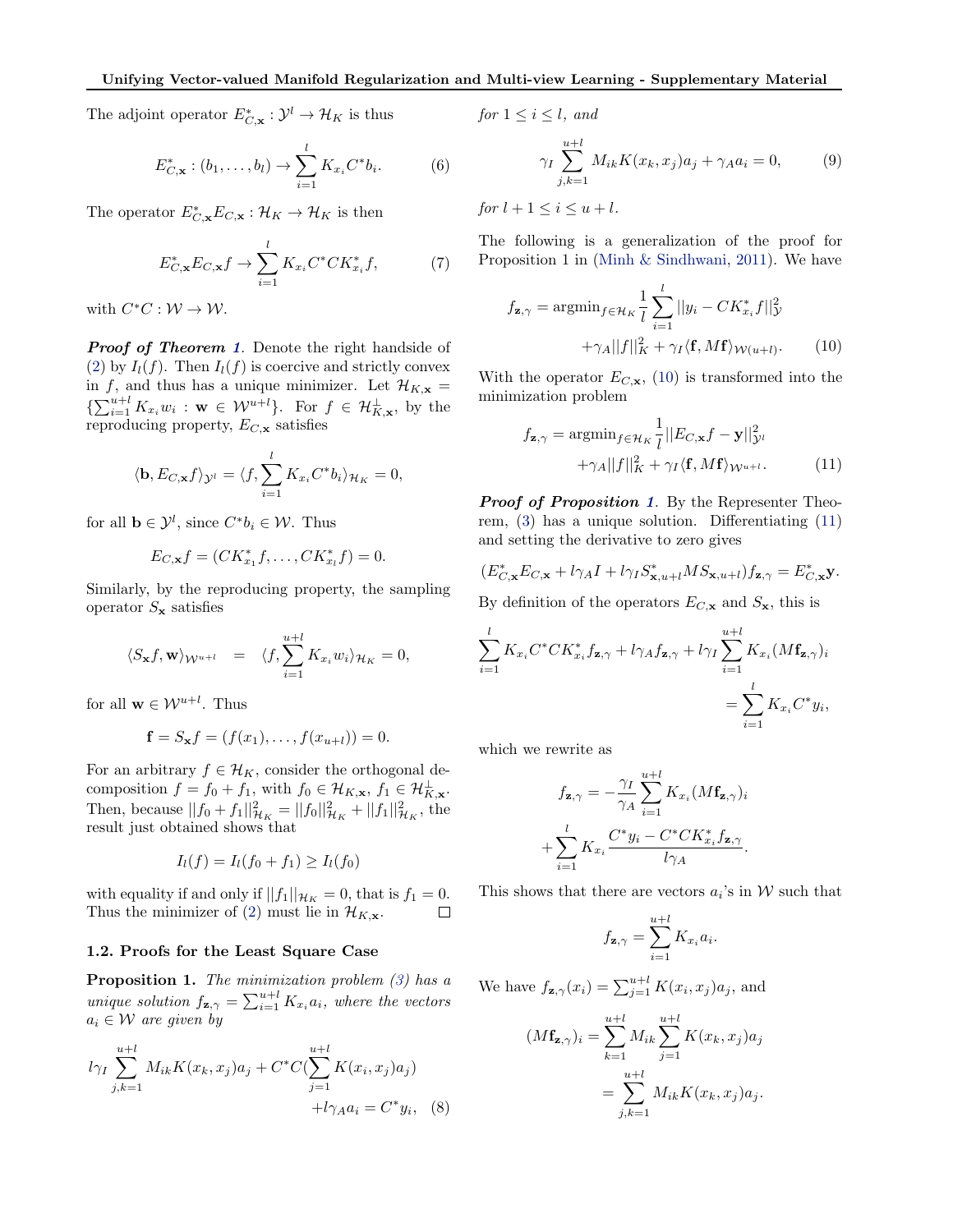<span id="page-2-0"></span>Also  $K_{x_i}^* f_{\mathbf{z}, \gamma} = f_{\mathbf{z}, \gamma}(x_i) = \sum_{j=1}^{u+l} K(x_i, x_j) a_j$ . Thus for  $1 \leq i \leq l$ :

$$
a_i = -\frac{\gamma_I}{\gamma_A} \sum_{j,k=1}^{u+l} M_{ik} K(x_k, x_j) a_j
$$

$$
\frac{C^* y_i - C^* C(\sum_{j=1}^{u+l} K(x_i, x_j) a_j)}{l \gamma_A},
$$

which gives the formula

+

$$
l\gamma_I \sum_{j,k=1}^{u+l} M_{ik} K(x_k, x_j) a_j + C^* C (\sum_{j=1}^{u+l} K(x_i, x_j) a_j) + l\gamma_A a_i = C^* y_i.
$$

Similarly, for  $l + 1 \leq i \leq u + l$ ,

$$
a_i = -\frac{\gamma_I}{\gamma_A} \sum_{j,k=1}^{u+l} M_{ik} K(x_k, x_j) a_j,
$$

which is equivalent to

$$
\gamma_I \sum_{j,k=1}^{u+l} M_{ik} K(x_k, x_j) a_j + \gamma_A a_i = 0.
$$

This completes the proof.

Proposition 2.

$$
(\mathbf{C}^*\mathbf{C}J_l^{W,u+l}K[\mathbf{x}]+l\gamma_I MK[\mathbf{x}]+l\gamma_A I)\mathbf{a}=\mathbf{C}^*\mathbf{y},\ (12)
$$

where  $\mathbf{a} = (a_1, ..., a_{u+l}), \mathbf{y} = (y_1, ..., y_{u+l})$  are considered as column vectors in  $\mathcal{W}^{u+l}$  and  $\mathcal{Y}^{u+l}$ , respectively, and  $y_{l+1} = \cdots = y_{u+l} = 0$ .

**Proof of Proposition 2.** This is straightforward to obtain from Proposition [1](#page-1-0) using the operator-valued matrix formulation described in the main paper.  $\Box$ 

**Proposition 3.** For  $C = \mathbf{c}^T \otimes I_P$ ,  $\mathbf{c} \in \mathbb{R}^m$ ,  $M_W =$  $L \otimes I_P$ ,  $M_B = I_{u+l} \otimes (M_m \otimes I_P)$ , the system of linear equations (12) in Proposition 2 is equivalent to

$$
BA = Y_C,\tag{13}
$$

where

$$
B = ((J_l^{u+l} \otimes \mathbf{cc}^T) + l\gamma_B (I_{u+l} \otimes M_m) + l\gamma_W L) G[\mathbf{x}]
$$
  
+  $l\gamma_A I_{(u+l)m}$ , (14)

which is of size  $(u + l)m \times (u + l)m$ , A is the matrix of size  $(u + l)m \times P$  such that  $\mathbf{a} = \text{vec}(A^T)$ , and  $Y_C$ is the matrix of size  $(u + l)m \times P$  such that  $C^*y =$  $\mathrm{vec}(Y_C^T)$ .  $J_l^{u+l} : \mathbb{R}^{u+l} \to \mathbb{R}^{u+l}$  is a diagonal matrix of size  $(u+l)\times(u+l)$ , with the first l entries on the main diagonal being 1 and the rest being 0.

**Proof of Proposition 3.** Recall some properties of the Kronecker tensor product:

$$
(A \otimes B)(C \otimes D) = AC \otimes BD, \qquad (15)
$$

$$
(A \otimes B)^T = A^T \otimes B^T, \tag{16}
$$

and

$$
\text{vec}(ABC) = (C^T \otimes A)\text{vec}(B). \tag{17}
$$

Thus the equation

$$
AXB = C \tag{18}
$$

is equivalent to

$$
(B^T \otimes A) \text{vec}(X) = \text{vec}(C). \tag{19}
$$

In our context,  $\gamma_I M = \gamma_B M_B + \gamma_W M_W$ , which is

$$
\gamma_I M = \gamma_B I_{u+l} \otimes M_m \otimes I_P + \gamma_W L \otimes I_P.
$$
  

$$
\mathbf{C}^* = I_{u+l} \otimes C^*.
$$

Using the property stated in Equation (16), we have for  $C = \mathbf{c}^T \otimes I_P$ ,

$$
\mathbf{C}^* = I_{u+l} \otimes \mathbf{c} \otimes I_P \in \mathbb{R}^{Pm(u+l)\times P(u+l)},\qquad(20)
$$

$$
C^*C = (\mathbf{c} \otimes I_P)(\mathbf{c}^T \otimes I_P) = (\mathbf{c}\mathbf{c}^T \otimes I_P).
$$

So then

 $\Box$ 

$$
\mathbf{C}^*\mathbf{C} = (I_{u+l} \otimes \mathbf{cc}^T \otimes I_P). \tag{21}
$$

$$
J_l^{\mathcal{W},u+l} = J_l^{u+l} \otimes I_m \otimes I_P. \tag{22}
$$

It follows that

$$
\mathbf{C}^*\mathbf{C}J_l^{\mathcal{W},u+l} = (J_l^{u+l} \otimes \mathbf{cc}^T \otimes I_P). \tag{23}
$$

Then

$$
\mathbf{C}^*\mathbf{C}J_l^{\mathcal{W},u+l}K[\mathbf{x}] = (J_l^{u+l} \otimes \mathbf{cc}^T)G[\mathbf{x}] \otimes I_P.
$$

$$
\gamma_I MK[\mathbf{x}] = (\gamma_B I_{u+l} \otimes M_m + \gamma_W L)G[\mathbf{x}] \otimes I_P.
$$

Consider again now the system

$$
(\mathbf{C}^*\mathbf{C}J_l^{W,u+l}K[\mathbf{x}]+l\gamma_I MK[\mathbf{x}]+l\gamma_A I)\mathbf{a}=\mathbf{C}^*\mathbf{y}.
$$

The left hand side is

$$
(B\otimes I_P)\text{vec}(A^T),
$$

where 
$$
\mathbf{a} = \text{vec}(A^T)
$$
, A is of size  $(u+l)m \times P$  and  
\n
$$
B = ((J_l^{u+l} \otimes \mathbf{cc}^T) + l\gamma_B (I_{u+l} \otimes M_m) + l\gamma_W L) G[\mathbf{x}] + l\gamma_A I_{(u+l)m}.
$$

Then we have the linear system

$$
(B \otimes I_P) \text{vec}(A^T) = \text{vec}(Y_C^T),
$$

which, by properties (18) and (19), is equivalent to

$$
A^T B^T = Y_C^T \Longleftrightarrow BA = Y_C.
$$

This completes the proof.

 $\Box$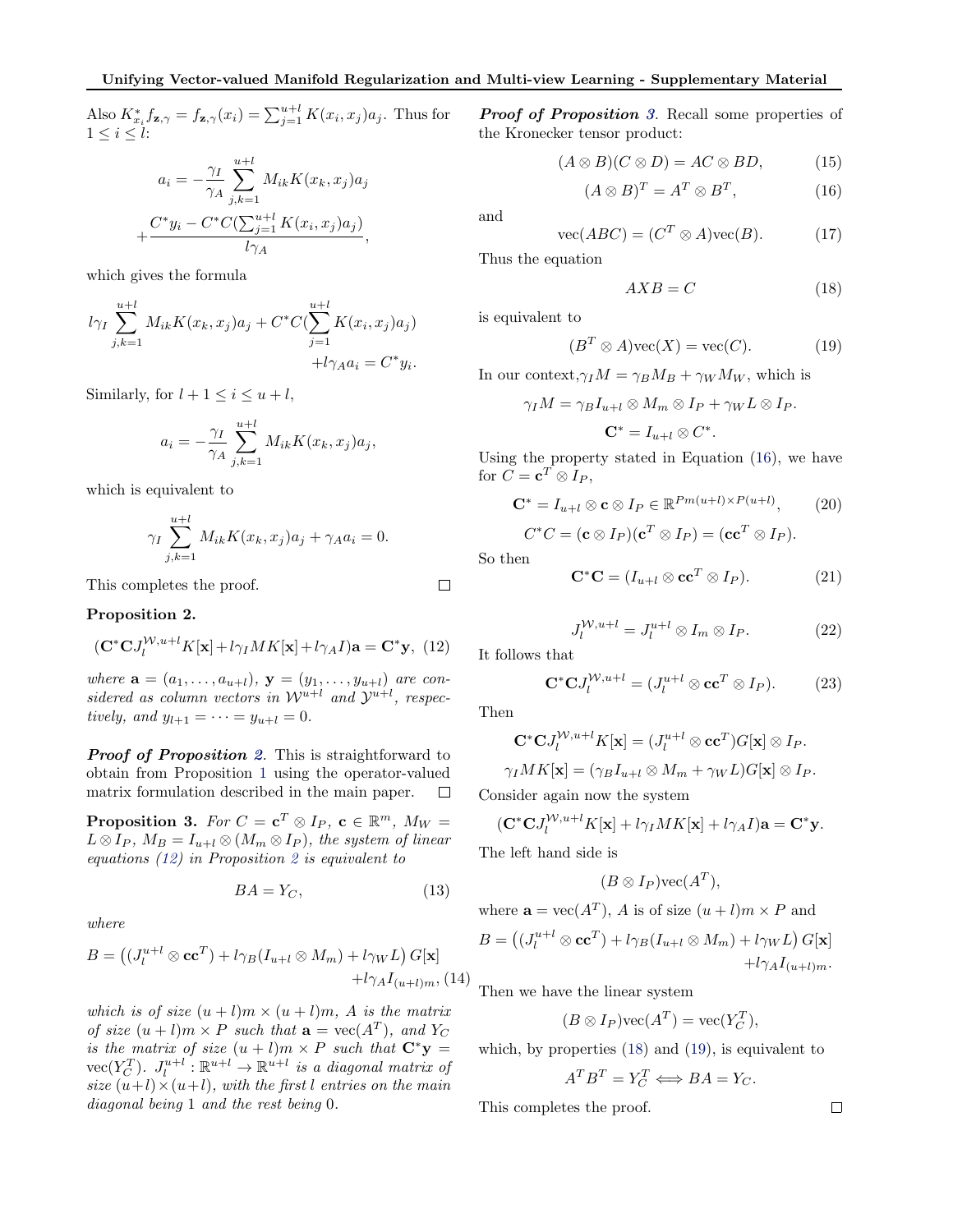<span id="page-3-0"></span>Remark 1. The vec operator is implemented by the flattening operation (:) in MATLAB. To compute the matrix  $Y_C^T$ , note that by definition

$$
\text{vec}(Y_C^T) = \mathbf{C}^* \mathbf{y} = (I_{u+l} \otimes C^*) \mathbf{y} = \text{vec}(C^* Y),
$$

where Y is the  $P \times (u + l)$  matrix with the *i*th column being  $y_i$ , with

$$
y = \text{vec}(Y).
$$

Note that  $Y_C^T$  and  $C^*Y$  in general are not the same:  $Y_C^T$  is of size  $P \times (u+l)m$ , whereas  $C^*Y$  is of size  $Pm \times (u+l).$ 

# 2. Learning with General Bounded Linear Operators

The present framework generalizes naturally beyond the point evaluation operator

$$
f(x) = K_x^* f.
$$

Let  $\mathcal H$  be a separable Hilbert space of functions on  $\mathcal X$ . We are *not* assuming that the functions in  $H$  are defined pointwise or with values in  $W$ , rather we assume that  $\forall x \in \mathcal{X}$ , there is a bounded linear operator

$$
E_x: \mathcal{H} \to \mathcal{W}, \quad ||E_x|| < \infty,\tag{24}
$$

with adjoint  $E_x^* : \mathcal{W} \to \mathcal{H}$ . Consider the minimization

$$
f_{\mathbf{z},\gamma} = \operatorname{argmin}_{\mathcal{H}_K} \frac{1}{l} \sum_{i=1}^l V(y_i, CE_{x_i}f) + \gamma_A ||f||_{\mathcal{H}}^2
$$

$$
+ \gamma_I \langle \mathbf{f}, M\mathbf{f} \rangle_{\mathcal{W}^{u+l}}, \quad \text{where} \quad \mathbf{f} = (E_{x_i}f)_{i=1}^{u+l}, \quad (25)
$$

and its least square version

$$
f_{\mathbf{z},\gamma} = \operatorname{argmin}_{\mathcal{H}_K} \frac{1}{l} \sum_{i=1}^l ||y_i - CE_{x_i}f||_{\mathcal{Y}}^2 + \gamma_A ||f||_{\mathcal{H}}^2 + \gamma_I \langle \mathbf{f}, M\mathbf{f} \rangle_{\mathcal{W}^{u+l}}.
$$
(26)

Following are the corresponding Representer Theorem and Proposition stating the explicit solution for the least square case. When  $\mathcal{H} = \mathcal{H}_K$ ,  $E_x = K_x^*$ , we recover Theorem [1](#page-0-0) and Proposition [1,](#page-1-0) respectively.

**Theorem 2.** The minimization problem  $(25)$  has a unique solution, given by  $f_{\mathbf{z},\gamma} = \sum_{i=1}^{u+l} E_{x_i}^* a_i$  for some vectors  $a_i \in \mathcal{W}$ ,  $1 \leq i \leq u+l$ .

Proposition 4. The minimization problem (26) has a unique solution  $f_{\mathbf{z},\gamma} = \sum_{i=1}^{u+l} E_{x_i}^* a_i$ , where the vectors  $a_i \in \mathcal{W}$  are given by

$$
l\gamma_I \sum_{j,k=1}^{u+l} M_{ik} E_{x_k} E_{x_j}^* a_j + C^* C (\sum_{j=1}^{u+l} E_{x_i} E_{x_j}^* a_j) + l\gamma_A a_i = C^* y_i, \quad (27)
$$

for 
$$
1 \leq i \leq l
$$
, and

$$
\gamma_I \sum_{j,k=1}^{u+l} M_{ik} E_{x_k} E_{x_j}^* a_j + \gamma_A a_i = 0, \qquad (28)
$$

for  $l + 1 \leq i \leq u + l$ .

The reproducing kernel structures come into play through the following.

**Lemma 1.** Let  $E: \mathcal{X} \times \mathcal{X} \rightarrow \mathcal{L}(\mathcal{W})$  be defined by

$$
E(x,t) = E_x E_t^*.
$$
 (29)

Then E is a positive definite operator-valued kernel.

**Proof of Lemma 1.** For each pair  $(x, t) \in \mathcal{X} \times \mathcal{X}$ , the operator  $E(x, t)$  satisfies

$$
E(t, x)^* = (E_t E_x^*)^* = E_x E_t^* = E(x, t).
$$

For every set  $\{x_i\}_{i=1}^N$  in  $\mathcal X$  and  $\{w_i\}_{i=1}^N$  in  $\mathcal W$ ,

$$
\sum_{i,j=1}^{N} \langle w_i, E(x_i, x_j) w_j \rangle_{\mathcal{W}} = \sum_{i,j=1}^{N} \langle w_i, E_{x_i} E_{x_j}^* w_j \rangle_{\mathcal{W}}
$$
  
= 
$$
\sum_{i,j=1}^{N} \langle E_{x_i}^* w_i, E_{x_j}^* w_j \rangle_{\mathcal{H}} = || \sum_{i=1}^{N} E_{x_i}^* w_i ||_{\mathcal{H}}^2 \ge 0.
$$

Thus E is an  $\mathcal{L}(\mathcal{W})$ -valued positive definite kernel.  $\Box$ 

Proofs of Theorem 2 and Proposition 4. These are entirely analogous to those of Theorem [1](#page-0-0) and Proposition [1,](#page-1-0) respectively. Instead of the sampling operator  $S_{\mathbf{x}}$ , we consider the operator  $E_{\mathbf{x}} : \mathcal{H} \to \mathcal{W}^l$ , with

$$
E_{\mathbf{x}}f = (E_{x_i}f)_{i=1}^l,\t\t(30)
$$

with the adjoint  $E^*_{\mathbf{x}} : \mathcal{W}^l \to \mathcal{H}$  given by

$$
E_{\mathbf{x}}^* \mathbf{b} = \sum_{i=1}^l E_{x_i}^* b_i.
$$
 (31)

for all  $\mathbf{b} = (b_i)_{i=1}^l \in \mathcal{W}^l$ . The operator  $E_{C,\mathbf{x}} : \mathcal{H} \to \mathcal{Y}^l$ is now defined by

$$
E_{C,\mathbf{x}}f = (CE_{x_1}f, \dots, CE_{x_l}f). \tag{32}
$$

The adjoint  $E^*_{C,\mathbf{x}}: \mathcal{Y}^l \to \mathcal{H}$  is

$$
E_{C,\mathbf{x}}^* \mathbf{b} = \sum_{i=1}^l E_{x_i}^* C^* b_i, \tag{33}
$$

for all  $\mathbf{b} \in \mathcal{Y}^l$ , and  $E^*_{C,\mathbf{x}}E_{C,\mathbf{x}} : \mathcal{H} \to \mathcal{H}$  is

$$
E_{C,\mathbf{x}}^* E_{C,\mathbf{x}} f = \sum_{i=1}^l E_{x_i}^* C^* C E_{x_i} f.
$$
 (34)

We then apply all the steps in the proofs of Theorem [1](#page-0-0) and Proposition [1](#page-1-0) to get the desired results. $\Box$